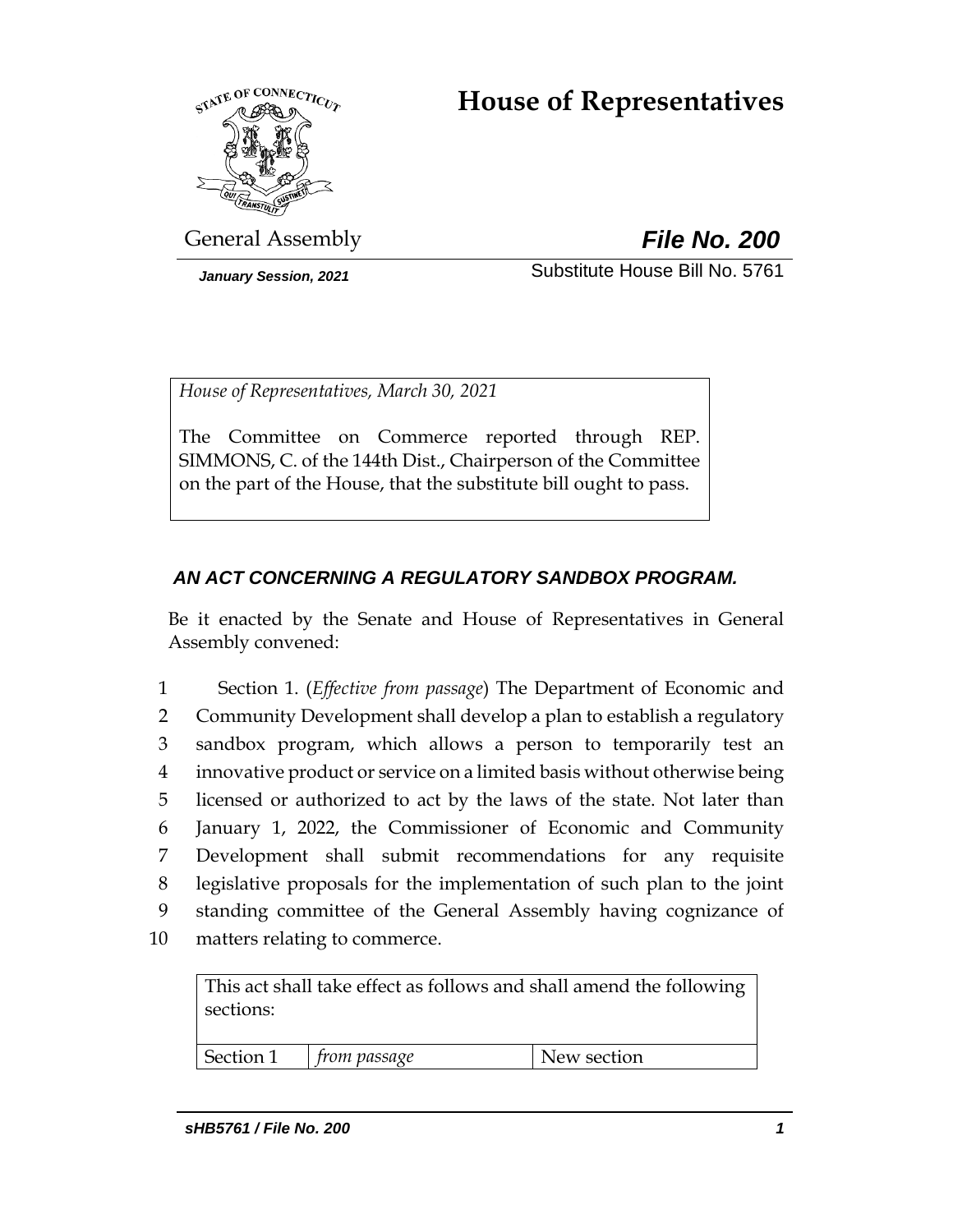*CE Joint Favorable Subst.*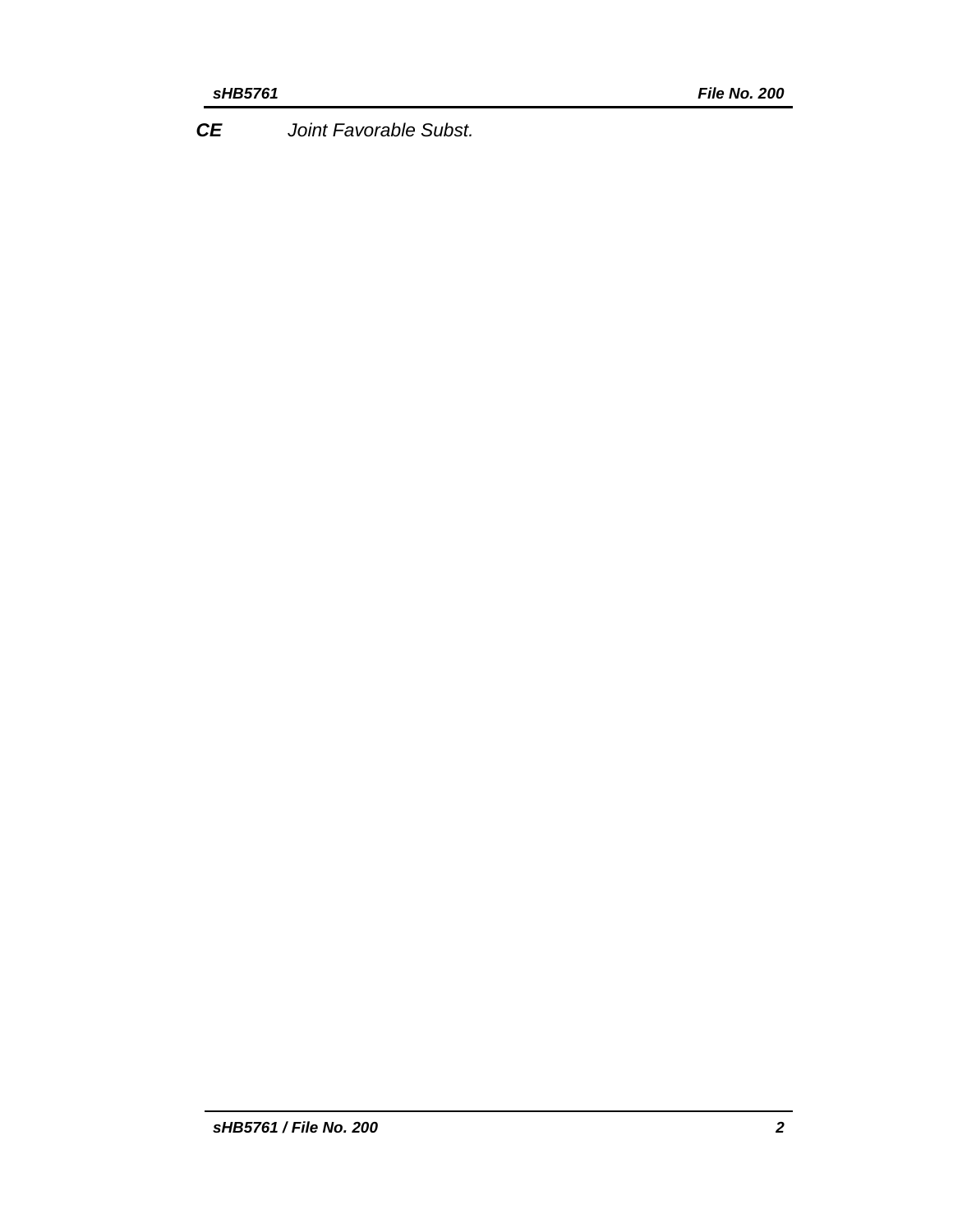*The following Fiscal Impact Statement and Bill Analysis are prepared for the benefit of the members of the General Assembly, solely for purposes of information, summarization and explanation and do not represent the intent of the General Assembly or either chamber thereof for any purpose. In general, fiscal impacts are based upon a variety of informational sources, including the analyst's professional knowledge. Whenever applicable, agency data is consulted as part of the analysis, however final products do not necessarily reflect an assessment from any specific department.*

### *OFA Fiscal Note*

*State Impact:* None

*Municipal Impact:* None

#### *Explanation*

It is anticipated that the Department of Economic Community Development could develop the plan required under the bill without requiring additional resources.

*The Out Years*

*State Impact:* None

*Municipal Impact:* None